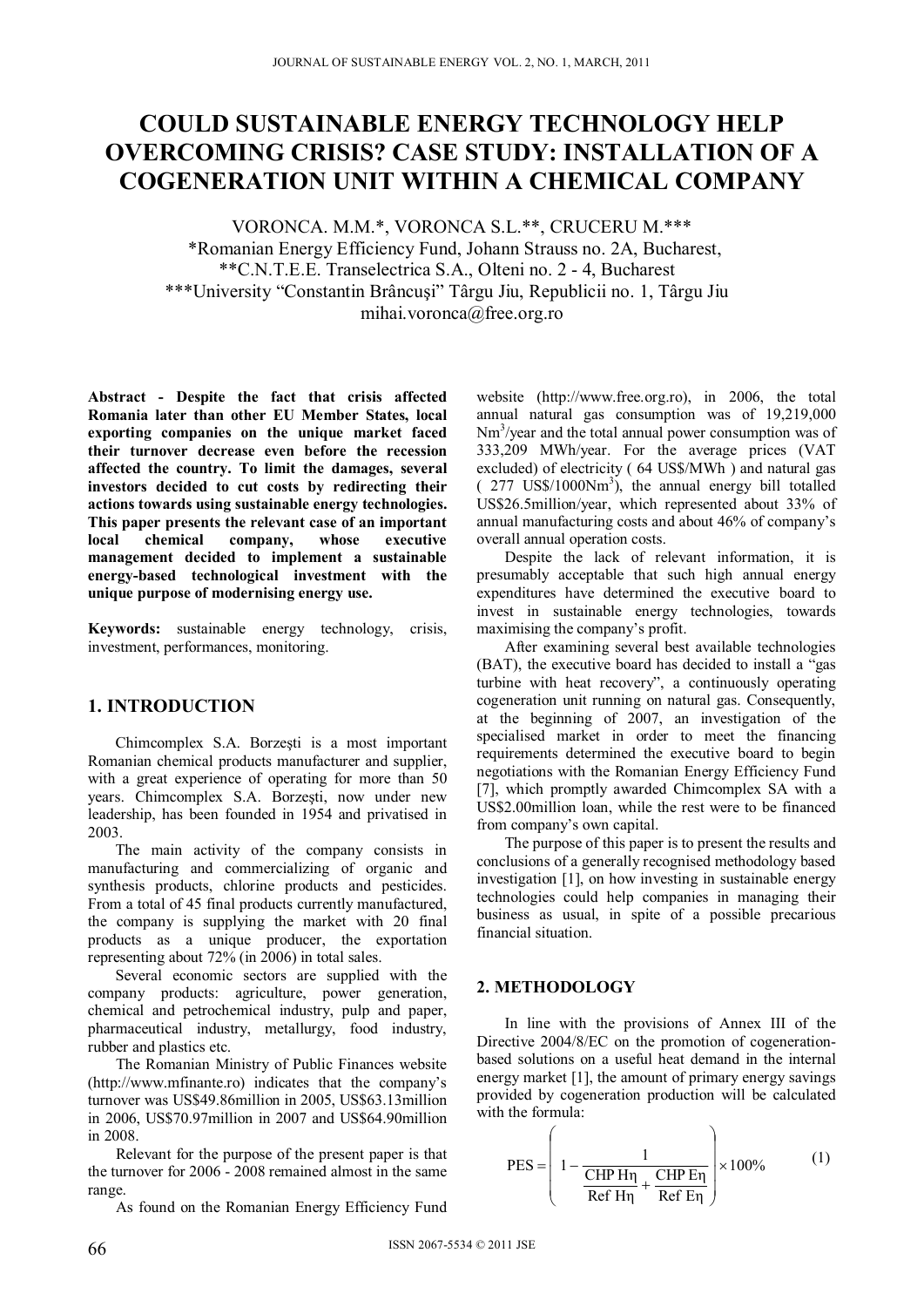where:

- PES the primary energy savings:
- CHP Hη the heat efficiency of the cogeneration production, defined as an annual useful heat output divided by the fuel input used to produce the sum of useful heat output and electricity from cogeneration;
- REF Hη the efficiency reference value for separate heat production;
- CHP Eη the electrical efficiency of the cogeneration production defined as annual electricity from cogeneration divided by the fuel input used to produce the sum of useful heat output and electricity from cogeneration;
- REF Eη the efficiency reference value for separate electricity production.

The justification for using this particular method consists of the fact that the "gas turbine with heat recovery" is listed in the Annex I of the Directive 2004/8/EC [1]. Better yet, such sustainable energy technology may be regarded as high-efficiency cogeneration as indicated in the Annex III of the Directive 2004/8/EC [1], if the production from cogeneration units provides primary energy savings calculated as previously indicated of at least 10% compared to the references for separate production of heat and electricity.

Synthetically, the purposes of using the current method consist of promptly delivering valid data referring to an existing situation analysing the efficiency of the separate production of heat and electricity, while collecting accurate information regarding the efficiency of an alternative sustainable energy technology. This might be the reason for which the following chapter contains the analysis of heat and power production and generation efficiency throughout the relevant year 2006, along with detailed investigation of the further sustainable energy-efficient technology based on cogeneration production.

### **3. PROJECT HIGHLIGHTS**

### **3.1. Presentation of the initial energy situation in the relevant year 2006**

The analysis of the initial energy generation and production of Chimcomplex S.A. Borzeşti in 2006 revealed that the company operated through a plant consisting of 3 steam boilers, mainly fuelled by natural gas and, additionally, on hydrogen resulted from electrolysis, a well-known high electricity consuming process. The technical characteristics of the existing boilers are: the 10 Gcal/h natural gas fired boiler can generate an amount of 15 t/h overheated steam (15 bar, 240˚C), the 6 Gcal/h natural gas and hydrogen fired boiler has a capacity of 10 t/h (15 bar, 270˚C), and the 6 Gcal/h natural gas fired boiler steam production is 10  $t/h(15 \text{ bar}, 270^{\circ} \text{C})$ . In 2005, the executive board hired a specialised company to audit the existing heat plant. The certified results showed that the overall gross efficiency of the heat plant should be considered of 94.31% against a net efficiency of 82.82%. This value is to be associated to the variable REF Hη from the formula (1).



**Fig. 1. The power generated and delivered to the grid in 2006 (http://www.anre.ro)** 

Due to the technological processes within the factory, Chimcomplex S.A. is an important electricity end user, as presented in chapter 1. To cover the demand, the company, which is an eligible customer, buys electricity directly from local energy suppliers (in line with the definitions from Directive 2003/54/EC [2], 'eligible customers' means customers who are free to purchase electricity from the supplier of their choice).

In 2006, the electricity market was dominated by fossil fuel-based electricity producers (Fig.1.). Following the official data gathered from the website of the National Regulatory Body for Electricity (http://www.anre.ro) the annual total amount of electricity generated and delivered to the grid was about 58.09%, while being obtained from the usage of fossil fuel [3]. Authors consider this issue relevant for the present paper for at least two reasons. First, on a 100% deregulated electricity market, there is a tough competition among suppliers. Secondly, with less than 10% nuclear based electricity production and with only a small contribution of hydro-based electricity production (as this kind of electricity is the subject of long-term commercial purchasing arrangements), suppliers are obliged to purchase the remaining fossil fuel-based electricity production. If cogeneration-based electricity generation is excluded and only the condensation-based electricity production used, it is possible that a large ratio of the annual total amount of electricity supplied to Chimcomplex S.A. might be fossil fuel-based.

The Order of the Minister of Environment and Water Management No. 85 from 26 January 2007 approving the Methodology for the elaboration of the National Allocation Plan [4], stipulates that the efficiency reference value for separate electricity production in thermal power plants in Romania is 31.85% (based on 2004 data reported by the Romanian National Institute for Statistics to several international organisations as International Energy Agency, Eurostat and United Nations Economic Commission for Europe). This value is to be associated to the variable REF Eη from the formula (1).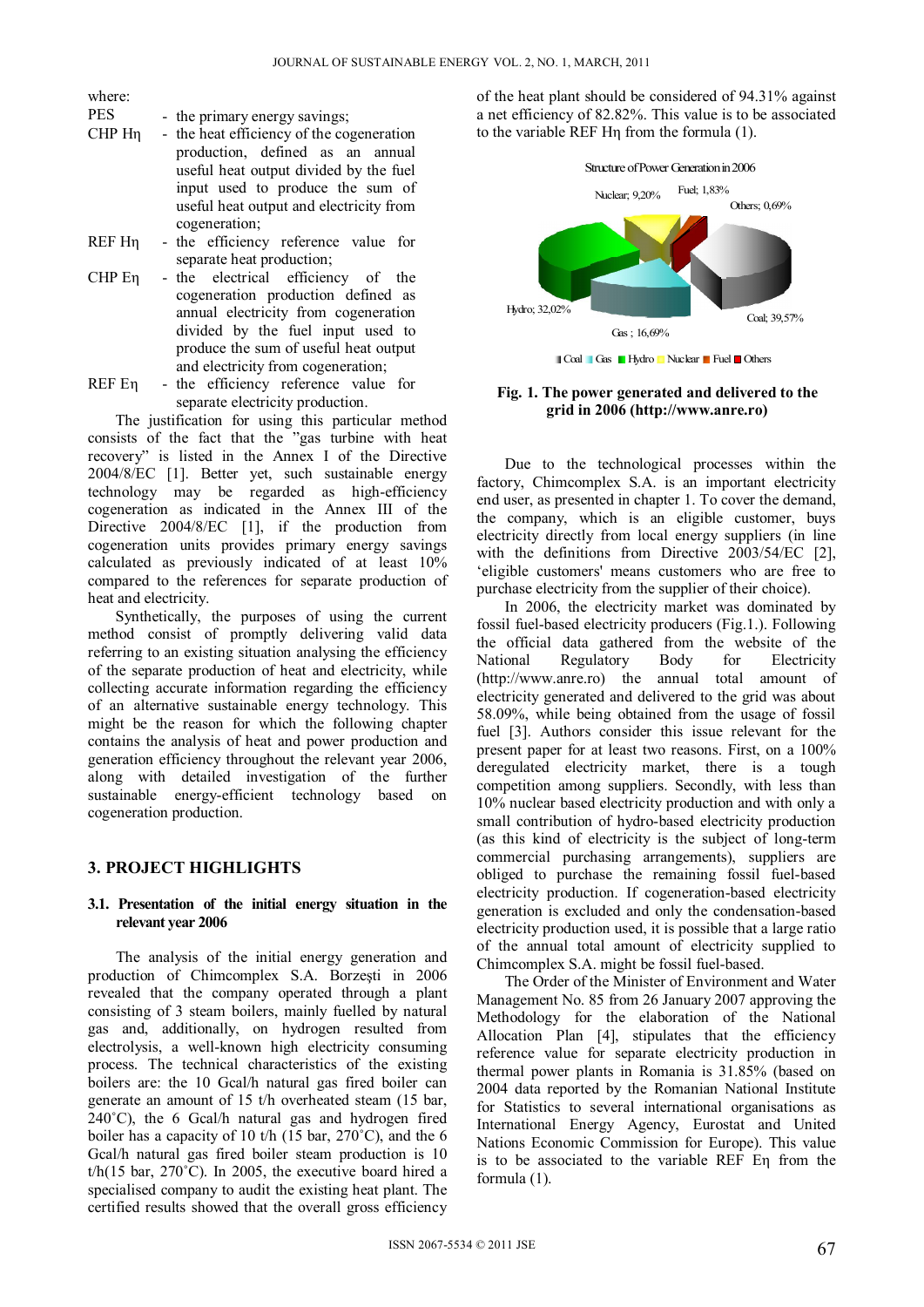

**Fig. 2. The cogeneration plant sketch: AC-Air Compressor; CC-Combustion Chamber; GT-Gas Turbine; EG-Electric Generator; HRB-Heat Recovery Boiler; SB1,2,3-Existing Steam Boilers.** 

### **3.2. Presentation of the sustainable energy technology performances**

With the main concern of cutting costs through modernising energy use, the company's Board has decided to install a new and highly-efficient cogeneration facility consisting in a gas turbine and generator, with a heat recovery post combustion boiler connected to the common header of the existing boilers from the heat plant (fig.2). Based on the conclusions of the Feasibility Study performed by the Institute for Studies and Power Engineering (ISPE), the equipment manufacturer Turbomach (Switzerland) supplied the company a cogeneration unit with a power to heat ratio of 0.5688, respectively a gas turbine based power generation rated capacity of 7.5  $MW_e$  (fig.3), and a heat generation rated capacity of  $13.2$  MW<sub>t</sub>. Following supplier's prescriptions, to reach this power level, inside the gas turbine combustion chamber a natural gas ISO hourly quantity of 2.8 t/h (i.e. 2,550  $Nm^3/h$ ) is to be consumed. The guaranteed electrical efficiency of the cogeneration production is 31.9%, value which should be associated to the variable CHP Eη from the formula (1).

The heat recovery post combustion boiler can generate a maximum overheated steam mass rate of 29 t/h (16 bar, 240°C), implying a natural gas ISO hourly consumption of 0.9 t/h (i.e.  $910 \text{ Nm}^3$ /h). The guaranteed heat efficiency of the cogeneration production is 55.0%, value which should be associated to the variable CHP Hη from the formula (1).

Based on previous information, the cogeneration unit has to account for a guaranteed average overall efficiency of 86% (greater than the minimum limit of 80% imposed by the Annex II of the Directive 2004/8/EC [1], for gas turbine with heat recovery based cogeneration facilities), and is required to operate 8,400 hours/year.

The new co-generation unit will be equipped with axial compressor, gas turbine, fuel system, lubrication system and automation system of control command. The modular structure and the containerized shape will allow a flexible operation and the installation in a perimeter near of the existing heat plant.



**Fig. 3. Natural gas fired cogeneration unit: the gas turbine (http://www.free.org.ro)** 

#### **3.3. Estimated Primary Energy Savings**

Based on the methodology from Annex III of the Directive 2004/8/EC [1], the estimated primary energy savings PES of the cogeneration unit are:

$$
PES = \left(1 - \frac{1}{\frac{55.00}{82.82} + \frac{31.90}{31.85}}\right) \times 100\% = 39.2\%
$$
 (2)

The above value of PES qualifies the company's cogeneration facility as high-efficient cogeneration, as in the Annex III is stipulated that the "cogeneration production from cogeneration units shall provide primary energy savings calculated according to point (b) of at least 10 % compared with the references for separate production of heat and electricity".

For absolute energy savings values calculation purposes, it should be assumed that both annual amount of heat and electricity from cogeneration are to be considered as separate types of generation, where, on one hand, the heat is produced within existing heat plant with the efficiency indicated in paragraph 3.1., and on the other hand, the power is generated in thermal power plants with the efficiency mentioned in [4].

The calculation of the annual amount of heat from cogeneration is based on a hourly saturated steam consumption of 20 tones/hour from a maximum 29 tones/hour (representing a cogeneration unit average annual thermal load of 69%) with the pressure 16 bar, the saturation temperature 201.36ºC and the related enthalpy 2,793kJ/kg.

The resulting cogeneration instant heat amount is:

$$
Q_{CHP} = m \times \Delta h_{CHP} = \frac{20,000 \text{ kg}}{3,600 \text{ s}} \times 2,373.32 \frac{\text{kJ}}{\text{kg}}
$$
 (3)  
Q<sub>CHP</sub> = 13.19 MW<sub>t</sub>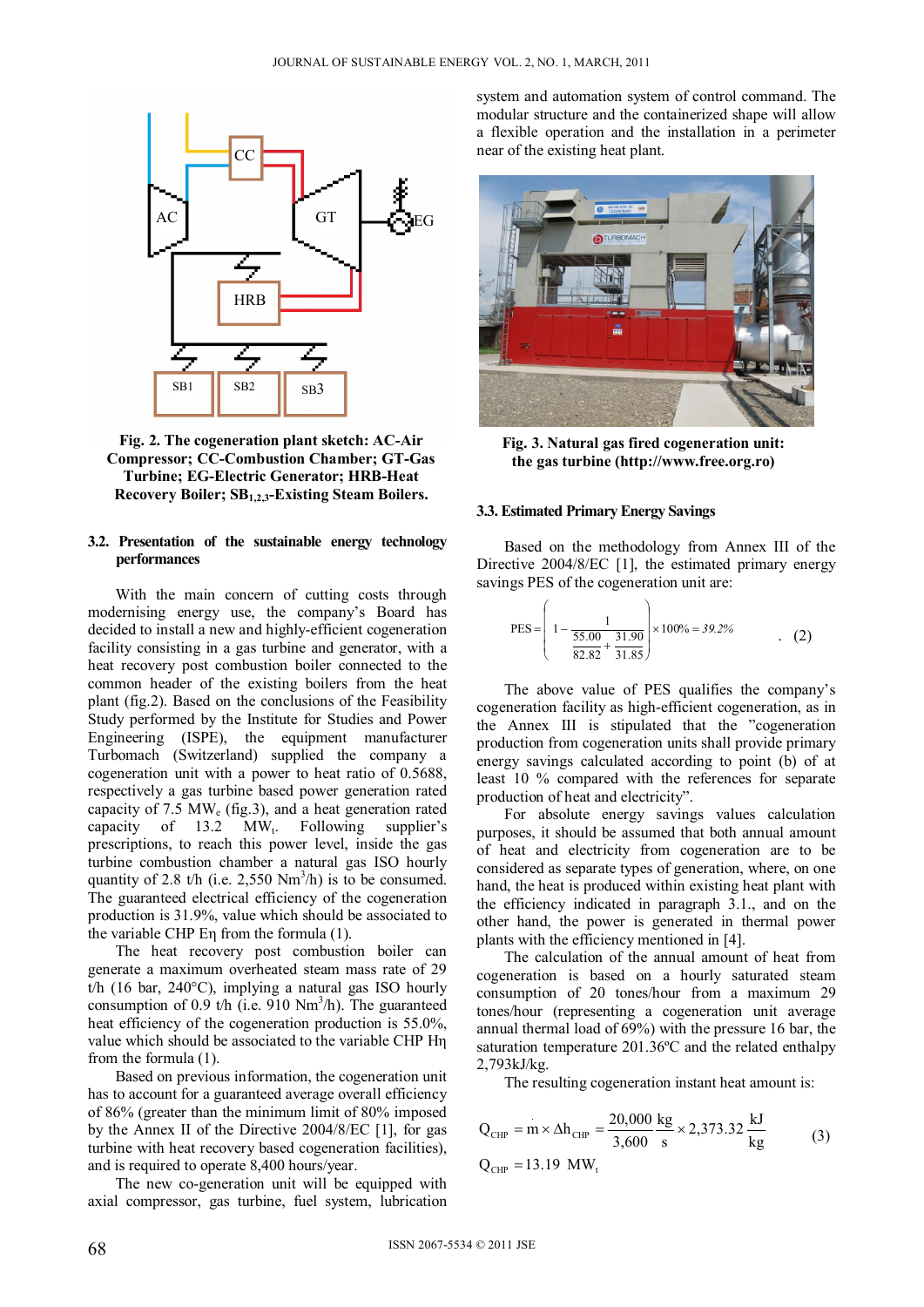where:

- Q<sub>CHP</sub> the instant heat amount of the cogeneration unit;
- m the annual amount of saturated steam from the heat recovery boiler;
- $\Delta h_{CHP}$  the enthalpy increase in the heat recovery boiler (flue gases – water heat exchange).

Based on the value of the instant heat amount from relations (3), the annual amount of heat from cogeneration is:

$$
HCHP = QCHP × τCHP = 13.19 MWt × 8,400 \frac{hours}{year}
$$
  
H<sub>CHP</sub> = 110,755  $\frac{MWt h}{year}$ 

where,

- $H_{CHP}$  the annual amount of heat from cogeneration;
- $\tau_{CHP}$  the cogeneration annual operation period.

The calculation of the annual amount of electricity from cogeneration considers the 100% load of the cogeneration power capacity during the whole operation period:

$$
E_{\text{CHP}} = P_{\text{CHP}} \times \tau_{\text{CHP}} = 7.5 \text{ MW}_{\text{e}} \times 8,400 \frac{\text{hours}}{\text{year}},
$$
  

$$
E_{\text{CHP}} = 63,000 \frac{\text{MW}_{\text{e}}\text{h}}{\text{year}}.
$$
 (5)

where, . year

- $E_{CHP}$  the annual amount of electricity from cogeneration;
- P<sub>CHP</sub> cogeneration power capacity of the cogeneration unit;

Considering the heat efficiency of the cogeneration production CHP Hη of 55.0% as indicated in the paragraph 3.2., the total annual amount of primary energy consumption  $PEC_{CHP}$  of the cogeneration unit is:

$$
PEC_{\text{CHP}} = \frac{H_{\text{CHP}}}{CHP H\mu} = \frac{110,775 \text{ MW}_{\text{t}}\text{h}}{55.0\%}
$$
  
PEC<sub>CHP</sub> = 201,499  $\frac{\text{MW}_{\text{PE}}\text{h}}{\text{year}}$  (6)

If the considered natural gas caloric value  $CV_{NG}$  is 9.37 kW<sub>PE</sub>h/m<sup>3</sup>, as indicated in the Feasibility Study, the total annual amount of natural gas consumption for cogeneration is:

NGC<sub>CHP</sub> = 
$$
\frac{\text{PEC}_{\text{CHP}}}{\text{CV}_{\text{NG}}} = \frac{201,499 \text{ MW}_{\text{PE}} \text{h/year}}{9.37 \text{ kW}_{\text{PE}} \text{h/Nm}^3}
$$
 (7)  
NGC<sub>CHP</sub> = 21,504,000  $\frac{\text{Nm}^3}{\text{year}}$ 

In the case of separate heat and electricity production, the information given in the paragraph 3.1. is to be used. Consequently, the annual amount of natural gas consumption for separate heat production  $NGC_{REFH}$  is:

NGC<sub>REF H</sub> = 
$$
\frac{H_{CHP}}{REF H\eta \times CV_{NG}} =
$$
  
=  $\frac{110,775 MW_{t}h/year}{0.8282 \times 9.37 kW_{PE}h/Nm^{3}};$  (8)  
NGC<sub>REF H</sub> = 14,271,669  $\frac{Nm^{3}}{year}.$ 

The annual amount of natural gas consumption for separate electricity production NGCREFE is:

NGC<sub>REF E</sub> = 
$$
\frac{E_{CHP}}{REF E\eta \times CV_{NG}} =
$$
  
=  $\frac{63,000 \text{ MW}_{e} \text{h/year}}{0.3185 \times 9.37 \text{ kW}_{PE} \text{h/Nm}^3}$ ; (9)  
NGC<sub>REF E</sub> = 21,109,504  $\frac{\text{Nm}^3}{\text{year}}$ .

From relations  $(8)$  and  $(9)$  it results the annual amount of natural gas consumption for separate heat and electricity production which is:

$$
NGC_{SEPARATE} = NGC_{REF H} + NGC_{REF E}
$$

$$
NGC_{SEPARATE} = 35,381,174 \frac{Nm^3}{year} . (10)
$$

Using absolute values determined with relations (7) year and (10) the annual amount of natural gas savings is:

NGC<sub>SAVINGS</sub> = NGC<sub>SEPARATE</sub> - NGC<sub>CHP</sub>  
NGC<sub>SAVINGS</sub> = 13,877,174 
$$
\frac{Nm^3}{year}
$$
, (11)  
or in relative values:  
PES =  $\frac{NGC_{SAVINGS}}{NGC_{SEPARATE}} = \frac{13,877,174 \frac{Nm^3}{year}}{35,381,174 \frac{Nm^3}{year}} \times 100\%$  (12)

 $\text{PES} = 39.22\%$ 

In conclusion, for the values of efficiency already considered, the separate production of the annual heat amount of  $110,775$  MW<sub>t</sub>h/year and the annual electricity amount 63,000 MWeh/year is possible if a total annual amount of natural gas of  $35,381,174$  Nm<sup>3</sup>/year is consumed. Alternatively, the production of the same annual heat and electricity amounts in cogeneration is possible with a total annual amount of natural gas of 21,504,000 Nm<sup>3</sup>/year.

#### **3.3. Adequate Financial Perspectives**

As found on the Romanian Energy Efficiency Fund website, in 2006, the total annual natural gas consumption was of  $19,219,000$  Nm<sup>3</sup>/year (i.e. the equivalent of US\$5.32million/year for a natural gas price of 277 US\$/1000Nm<sup>3</sup>, VAT excluded).

For cogeneration production of heat and power, the corresponding total annual natural gas consumption is estimated at 21,504,000 Nm<sup>3</sup>/year (i.e. the equivalent of US\$5.96million/year for a natural gas price of 277 US\$/1000Nm<sup>3</sup>, VAT excluded), which represents a less attractive increase of the total annual natural gas bill of 12%,compared to the separate production. But the attractiveness of the sustainable energy technology solutions rises from the amplitude of the avoided costs which represents "the capital and expense that would have to be spent if the project did not proceed" (http*://*financial-dictionary.thefreedictionary.com). More precisely, the production of electricity in cogeneration shall eliminate the purchase of  $63,000$  MW $h$ /year (i.e. the equivalent of US\$4.03million/year for a price of electricity amounting to 64 US\$/MWeh, VAT excluded).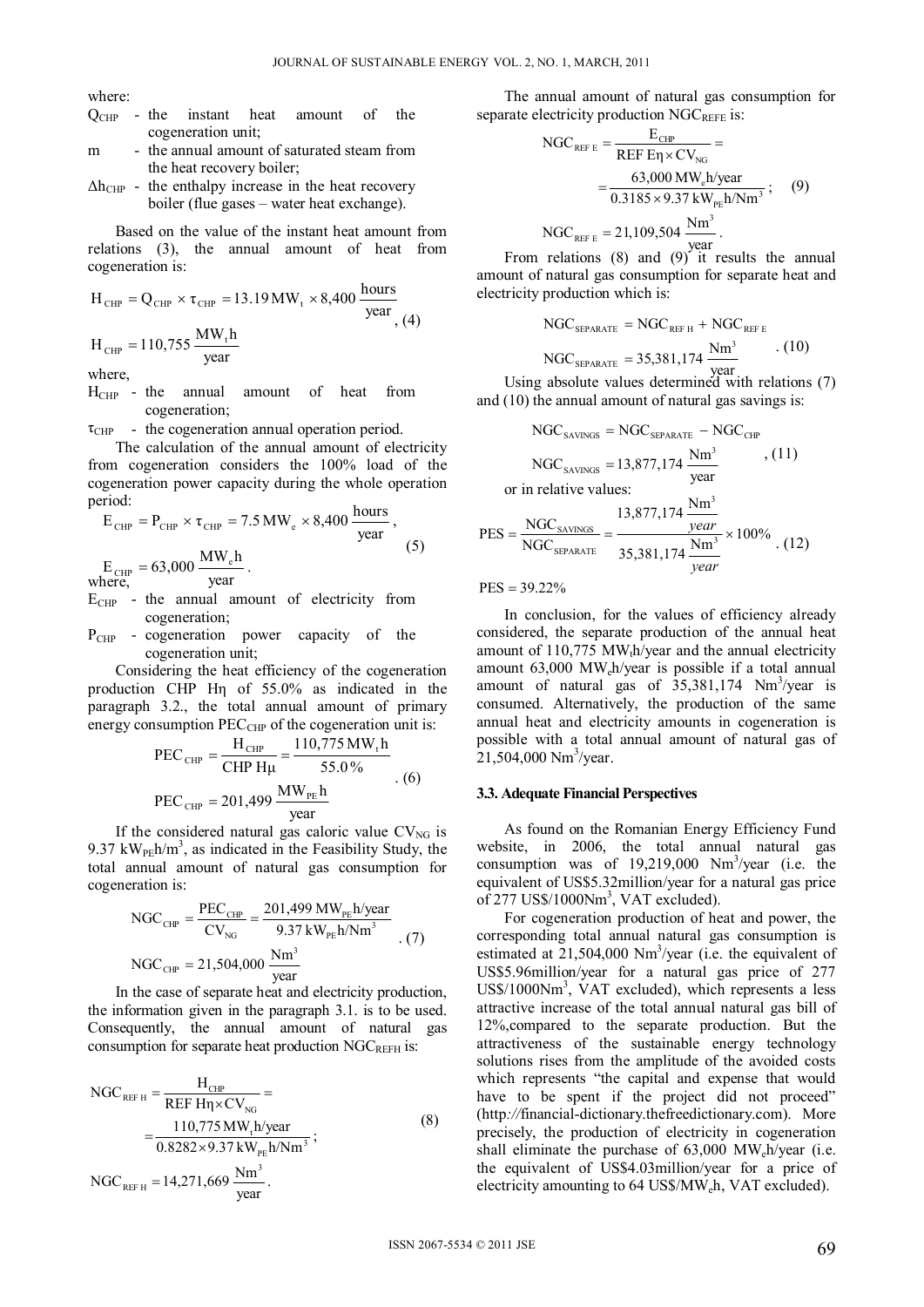Finally, the estimated annual financial benefits of production in cogeneration compared with the separate production are amounting to US\$2.03million/year. **3.4. Favourable Environmental Impact** 

The use of this type of sustainable energy technology shall significantly improve the environmental impact of the energy generation trough the intensive manner of fuel use, both locally and nationally wide. Main outcomes of the project are:

- the equivalent fuel savings of  $11,181$  toe<sub>TPES</sub>/year (in line with the provision of the Directive 2004/8/CE) and the resulting financial benefits of US\$2.03million/year implementation are significantly important;
- decrease of equivalent fuel consumption (in line with the provision of the Directive 2004/8/CE) will lead to significant reduction of  $CO<sub>2</sub>$  emissions; based on the records published by the International Energy Agency in 2009 [5], specifying that one to $e_{TPES}$  in Romania would emit  $2.36$  tonnes of  $CO<sub>2</sub>$ , it results that the avoided emissions of  $CO<sub>2</sub>$  amounts at 26,387 tonnes  $CO<sub>2</sub>/year.$

All provided information is given authors with much enough reasons to affirm that sustainable energy technologies are greening the environment.

#### **3.5. Total Investment Size**

Following the estimations of the Feasibility Study, the total investment size was expected to come to US\$8.147million (Table 1).

#### **Table 1. Estimations of the Feasibility Study Project**

| Gas turbine with the electrical ISO rated<br>power of $7.5$ MW <sub>e</sub> (including auxiliary<br>equipments, design, transport, erection<br>works etc.)                                                            | 4,000,000 |
|-----------------------------------------------------------------------------------------------------------------------------------------------------------------------------------------------------------------------|-----------|
| Heat recovery post combustion boiler with<br>the rated capacity of 20 t/h, 15 bar, $240^{\circ}$ C<br>(including auxiliary equipments, design,<br>transportation, erection works etc.)                                | 3,000,000 |
| Execution of connections to the existing<br>installations (design, transport, erection<br>works, systems of inlet supply with natural<br>gas and water, system of outlet supply with<br>overheated steam, power etc.) | 1,147,000 |
| <b>Total</b>                                                                                                                                                                                                          | 8,147,000 |

Costs in Table 1 do not include expenditures with electric, natural gas and hydrogen networks. Costs include custom duties, storage taxes and transportation fees and do not include VAT.

Compared with estimated annual financial benefits of US\$2.029million/year, this investment amounting to US\$8.147million wasn't considered too costly for a company reporting turnovers of several dozen of million of US dollar. More than that, the board was committed in using, if needed so, the company's own cash to entirely fill up the financing gap.

### **4. RESULTS AND DISCUSSIONS**

### **4.1. The Crisis: First Signs**

After being comforted with the excellent results of the Feasibility Study performed by ISPE and keeping the cap towards significantly modernising the energy use and to consistently cutting the annual energy expenditures, the executive board of Chimcomplex decided to invest into sustainable energy technologies towards maximising the company's profit.

Consequently, at the beginning of 2007, investigations on the specialised market, in order to cover the financing requirements have been initiated.

Traditionally, companies can apply to their home banks which have the advantage of the availability of the already gathered data regarding the applicants' creditworthiness.

In normal market conditions, if the indebtedness rate is not too high (usually home banks cover clients' working capital needs) and the liquidity of proposed collaterals is fair enough, clients might have the chance to be awarded with the necessary capital for investment.

In June 2007, rumours about the international financial crisis (with apparent causes determined by the increase of governing interest rates decided in early 2006 by the Federal Reserve [11]) were transformed into dramatically bad news, the American banking sector being the first affected (in only three days, the American investment bank Bear Stearns faced liquidity losses amounting to US\$17million). But the local financial market weakly connected to the American market remained stable.

In this context, did they the local bankers understand the advantages of using sustainable energy technologies towards the company's profit maximisation, and consequently accept to finance Chimcomplex Borzeşti facing the investment related performances? How the investment performances looked like? The classic indicators are presented.

#### **4.2. Investment Performance Indicators**

The ratio noted with R, between the discounted annual revenues and the discounted annual expenditures, represents, after [6], the annual revenues obtained after a financial effort and expressed in the same currency the investment and operation is related to.

The relation is:

$$
R = \frac{\sum V_h \frac{1}{(1+a)^h}}{\sum (I_h + C_h) \frac{1}{(1+a)^h}} > 1, h = \overline{1, D + d} \quad (13)
$$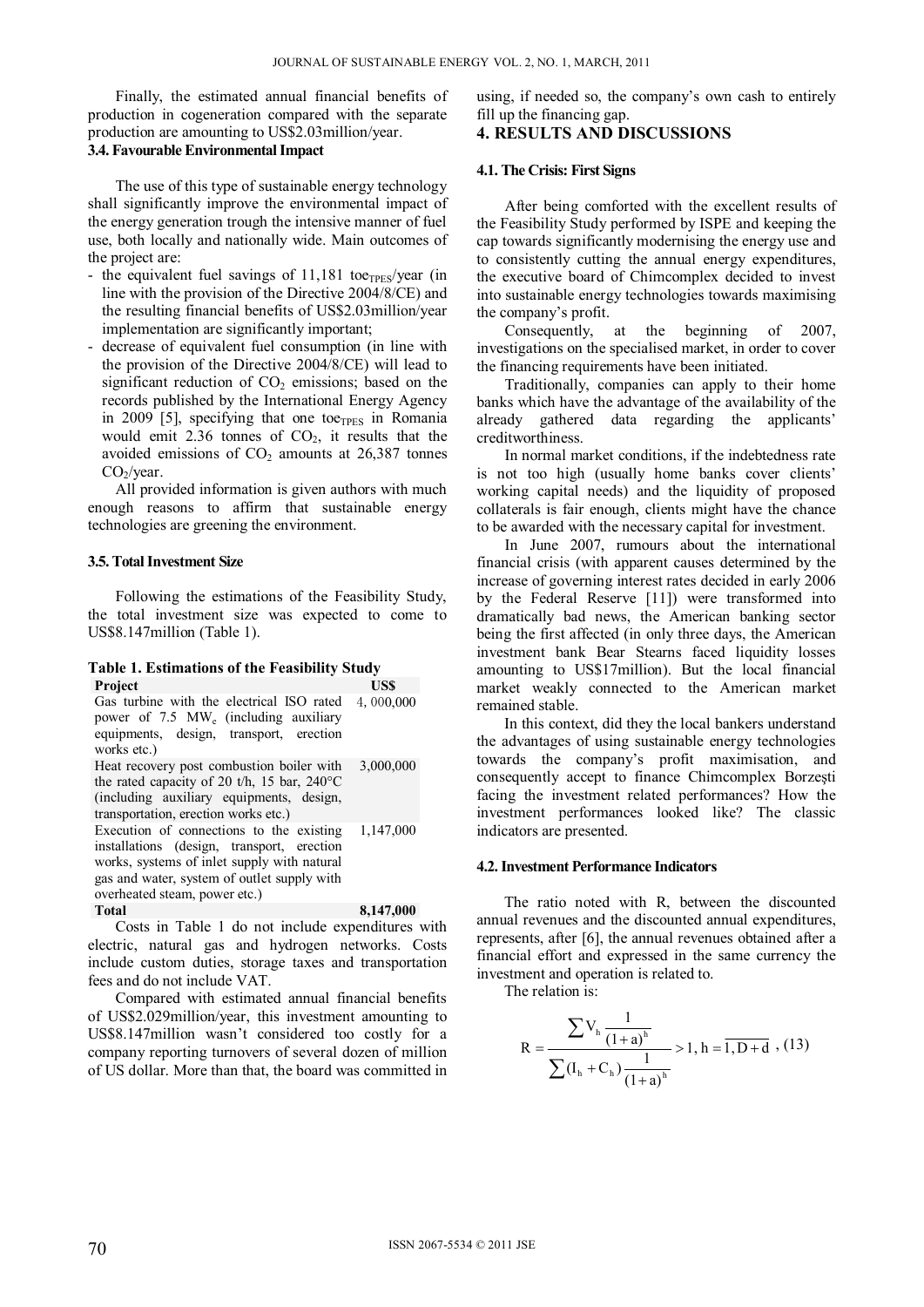

where, **Fig. 4. Graphic determination of the internal rate of return (source: Malamatenios, Ch., Vezirigianni, G., Grepmeier, K., Renewable Energies & Energy Efficiency: training guidebook, NicVox Publishing House, ISNB (13) 978-973-8489-37-0, Bucureşti, 2007).** 

- h the year of expenditure or earning; d - the duration of erection works; D - the lifetime of investment;
- $V<sub>h</sub>$  the annual revenue in year h;
- $C_h$  the annual expenditure in year h;
- $I<sub>h</sub>$  the annual investment in year h.

The discounted cash flow  $CF<sub>h</sub>$  depicts the annual situation of revenues and expenditures for every year from the interval 1, d+D:

$$
CF_{h} = [V_{h} - (I_{h} + C_{h})] \frac{1}{(1+a)^{h}}, h = \overline{1, D + d}. (14)
$$

During the first years from the interval 1, d+D, especially during the period d of investment execution, expenditures exceed revenues and the discounted cash flow  $CF<sub>h</sub>$  takes negative values. In the following period of results consolidation, the profit is greater and the discounted cash flow  $CF<sub>h</sub>$  becomes strongly positive [9].

During the last period, expenditures rise against the revenues decrease, due to the exit from the guarantee period and to the overall performances decrease of installations and equipments [6].

The net present value NPV designates the net discounted revenues over the entire period of time 1, d+D [6]. The relation is:

$$
NPV = \sum CF_h > 0, h = \overline{1, D + d} \ . (15)
$$

The net present value can be also determined, as indicated in [6], through the summing of all discounted cash flows over the whole period of 1, d+D:

$$
NPV \ = \sum_{h=1}^{d+D} \frac{V_h}{\left(1+a\right)^h} - \sum_{h=1}^{d+D} \frac{I_h \ + C_h}{\left(1+a\right)^h} > 0 \ . \ (16)
$$

The internal rate of return IRR indicates the economic strength of the further industrial unit and designates that value of the discount rate for which the net present value NPV becomes null (NPV=0). After [6], the IRR can be analytically obtained using the relation (17):

$$
IRR = a_{\min} + (a_{\max} - a_{\min}) \frac{NPV_{+}}{NPV_{+} + |NPV_{-}|} \quad , (17)
$$

or graphically [6], as suggested in fig. 4.

Successive attempts are to be performed for both coefficients  $a_{min}$  and  $a_{max}$  determination. In reference [6] is recommended that the difference between coefficient values should remain under 5%, but the correspondent NPVs to get one positive value and the other a negative value.

The gross payback time GPT designates the period after which, through the cash flow released by investment operation, the total size of investment was entirely paid back [6]. The relation is the following:

$$
\sum_{h=1}^{GPT} [V_h - (I_h + C_h)] = 0 \qquad . (18)
$$

If the annual cash flows have uniform values, the gross payback time is to be determined with the relation: . (19)

The determination of the gross payback time is based on the exact definition of the zero time moment, which is normally associated to the investment commissioning.

The discounted payback time DPT [6], designates the period after which through the discounted cash flow released by investment operation, the total size of investment was entirely paid back. Additionally, a discounted cash flow determined based on the value of the discount rate can be obtained, too. The relation for the calculation of the discounted payback time is:

$$
\sum_{h=1}^{DPT} \frac{V_h - (I_h + C_h)}{(1 + a)^h} = 0 \tag{20}
$$

payback time **i**s to be do<br>
GPT =  $\frac{\ln(M - \text{GPT} * a)}{\ln(M - \text{GPT} * a)}$ If the annual cash flows have uniform values, the discounted payback time can be obtained after [6], by using the gross payback time is to be determined with the relation:

$$
DPT = -\frac{m(n) - (p+1)^2}{\ln(1+a)} \tag{21}
$$

The determination of the discounted payback time is also based on the exact definition of the zero time moment, which is normally associated to the investment commissioning.

### **4.3. Performance Indicators Values**

The values associated to the investment performance indicators were used by the executive board of Chimcomplex Borzeşti in quantifying further chances to meet expectations after the project implementation.

The modernization of energy use within the company and the improvement of the financial situation through costs cutting were the previously mentioned priorities.

For confidentiality reasons, the authors have decided to present credible enough values, based on input data slightly different from the initial ones. The following simplified input data were considered as relevant:

- the discount rate is  $a = 12\%$ , greater than the value of 8% recommended in the banking sector or 5% used when accessing Structural Instruments; the chose value contributes to a more pessimistic financial perspective than the other smaller values;
- the duration of erection works is  $d = 1$  year;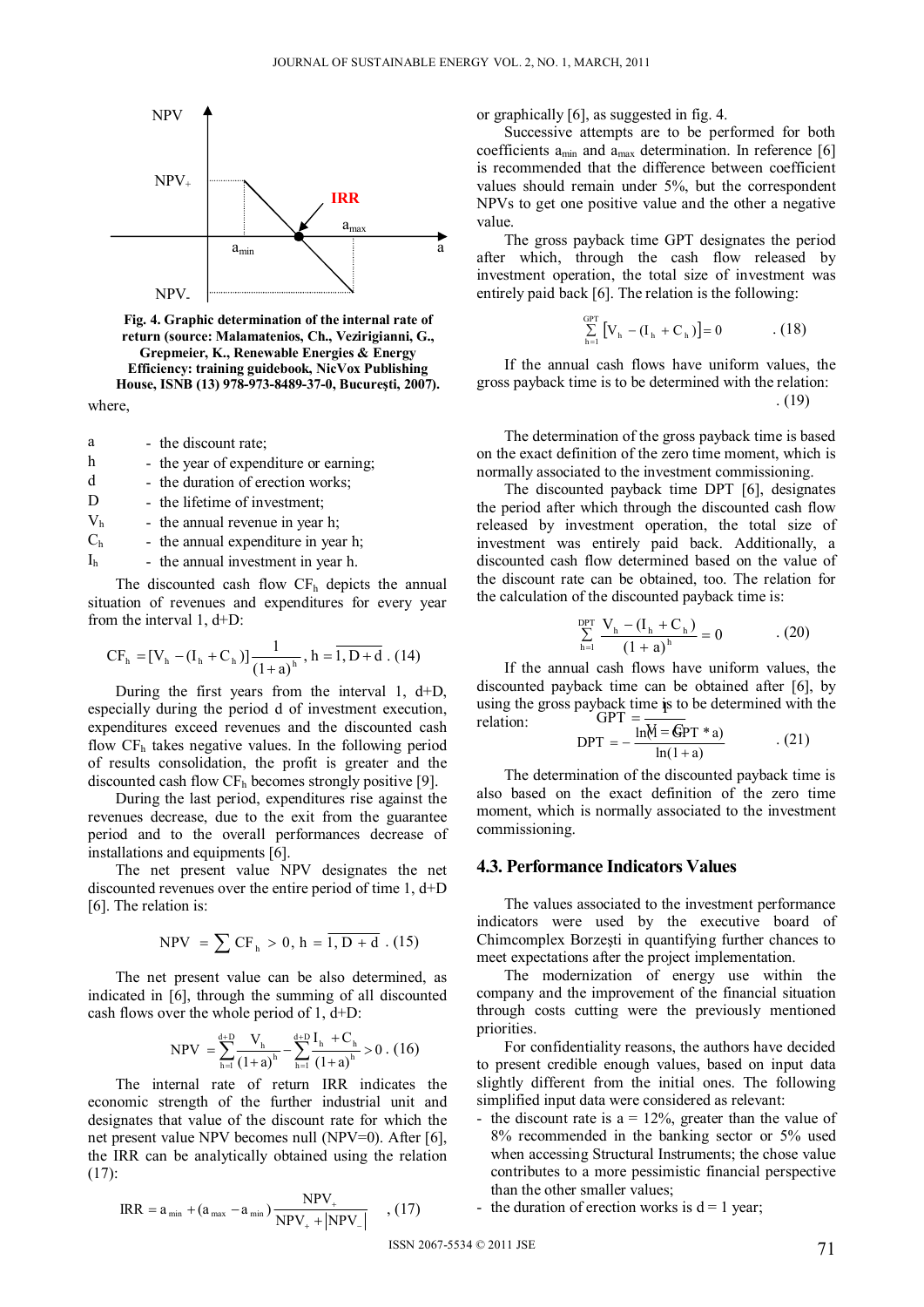- the lifetime of investment is  $D = 10$  years:
- the amount of net revenues is  $V<sub>h</sub> = 2.029$  millions of US dollars a year; the amount of annual revenues is constant;
- the amount of annual expenditure is  $C_h = 0$ ;
- the investment during the year d is  $I_h = 8.147$  millions of US dollars; for any other year h from the interval d,  $D + d$  is null.

Under such premises, a worksheet in MS Excel has been created. The output data are presented in Table 2.

|  | ۰. |  |
|--|----|--|
|  |    |  |

| Investment              | Year $h = 1$ , $D + d$ |              |          |          |          |              |
|-------------------------|------------------------|--------------|----------|----------|----------|--------------|
| Performance             | $d = 0$                | $h = 1$      | $h = 2$  | $h = 3$  | $h = 4$  | $h = 5$      |
| <b>Indicators</b>       | kUS\$                  | kUS\$        | kUS\$    | kUS\$    | kUS\$    | kUS\$        |
|                         | $-8,147$               |              |          |          |          | 0            |
| $\mathbf{V}_\mathbf{h}$ |                        | 2,029        | 2,029    | 2,029    | 2,029    | 2,029        |
| C <sub>h</sub>          |                        |              |          |          |          | $\mathbf{0}$ |
| $V_{h}-(I_{h}+C_{h})$   | $-8,147$               | $-6,118$     | $-4,090$ | $-2,061$ | $-32$    | 1,996        |
| $1/(1 + a)^h$           | 1.00                   | 0.89         | 0.80     | 0.71     | 0.64     | 0.57         |
| CF <sub>h</sub>         | $-8.147$               | $-6,336$     | $-4,718$ | $-3,275$ | $-1,985$ | $-834$       |
| a                       | 2                      | $^{10}/_{0}$ |          |          |          |              |

**Table 2 (continuation)** 

| $1$ apic $2 \sqrt{2}$ (continuation) |                        |                 |         |              |         |              |
|--------------------------------------|------------------------|-----------------|---------|--------------|---------|--------------|
| Investment                           | Year $h = 1$ , $D + d$ |                 |         |              |         |              |
| Performance                          | $d = 0$                | $h = 6$         | $h = 7$ | $h = 8$      | $h = 9$ | $h = 10$     |
| <b>Indicators</b>                    | kUS\$                  | kUS\$           | kUS\$   | <b>kUS\$</b> | kUS\$   | kUS\$        |
| $I_h$                                | $-8,147$               | 0               |         |              |         | 0            |
| $\overline{V_h}$                     | $_{0}$                 | 2,029           | 2,029   | 2,029        | 2,029   | 2,029        |
| C <sub>h</sub>                       |                        | 0               |         |              | 0       | $\mathbf{0}$ |
| $V_h$ – $(I_h + C_h)$                | $-8,147$               | 4,025           | 6,054   | 8,082        | 10,111  | 12,139       |
| $1/(1 + a)^{h}$                      | 1.00                   | 0.51            | 0.45    | 0.40         | 0.36    | 0.32         |
| CF <sub>h</sub>                      | $-8,147$               | 194             | 1,111   | 1,931        | 2,662   | 3,315        |
| a                                    |                        | $12\frac{9}{6}$ |         |              |         |              |
| <b>GPT</b>                           |                        | $4.015$ years   |         |              |         |              |
| <b>DPT</b>                           |                        | 5.8 years       |         |              |         |              |
| <b>NPV</b>                           |                        | 3,315 kUS\$     |         |              |         |              |
| <b>IRR</b>                           |                        | $21\frac{9}{6}$ |         |              |         |              |

Based on data from table 2, the values of the investment performance indicators are established. The value of R (necessarily greater than 1), is:

$$
R = \frac{\sum_{h=1}^{D+d} V_h \frac{1}{(1+a)^h}}{\sum_{h=1}^{D+d} \frac{(I_h + C_h)}{(1+a)^h}} = \frac{USS30,105000}{USS8,147,000} = 3.70 > 1, (22)
$$

value which favourably denotes that the annual revenues obtained after the financial effort is 3.70 times greater than the annual investment and operation.

The net present value NPV (necessarily greater then  $\Omega$  is:

$$
\text{NPV} = \sum_{h=1}^{\text{d}+D} \frac{V_h - (I_h + C_h)}{(1+a)^h} = \text{USS3,315,000} > 0 \,, \tag{23}
$$

value which shows that the net discounted revenues over the lifetime of investment is strongly positive. After performing successive attempts for coefficients  $a_{min}$  and amax determination, the internal rate of return IRR gets the value:

$$
IRR = a_{min} + (a_{max} - a_{min}) \frac{NPV_{+}}{NPV_{+} + |NPV_{-}|} =
$$
  
= 21.28% + (21.29% - 21.28%)  $\frac{1}{1 + |-1|}$  = <sup>3</sup>, (24)  
= 21.285%

which proves a good economic strength of the further industrial unit as long as this value is greater than the discount rate  $= 12\%$  used for the cash flow projection. Graphically, notations from figure 4 get values as follows:



### **Fig. 5. Graphic determination of the internal rate of return for the sustainable energy technology investment in Chimcomplex Borzeşti**

and the internal rate of return receives the same value as previously. It is important to mention that formula IRR() from MS Excel returns the same value 21.285%.

The gross payback time GPT is:

$$
GPT = \frac{I}{V - C} = \frac{USS8,147,000}{USS2,029,000} = 4.015 \text{ years}, (25)
$$

this indicates that in 4 years, the total size of investment should be entirely paid back. For comparison reasons, investments in power sector are usually paid back in periods of time which exceed 10 years, with a special mention for the nuclear power sector in which periods are close to the capacities lifetime, i.e. more than 20 years.

The discounted payback time DPT is:

$$
DPT = -\frac{\ln(1 - GPT^*a)}{\ln(1 + a)} =
$$
  
=  $-\frac{\ln(1 - 4.015^*12\%)}{\ln(1 + 12\%)} = 5.80$  years (26)

As it has been previously showed, the values associated to the investment performance indicators are quite good looking and they have comforted the executive board of Chimcomplex Borzeşti that the decision to invest in sustainable energy technology was adequate.

### **4.4. Financing: Decision to Lend**

Facing such favourable perspectives after the project implementation, the executive board of the company started, early 2007, to contact different banking institutions located in their geographical area for commercial lending offers [8]. It would be credible that simultaneously, the board entered in preliminary discussions with the Romanian Energy Efficiency Fund in order to get a commercial lending offer [10], too. No information about the results of negotiations with banks was obtained but certainly, the results of discussions with the Fund were favourable. And it isn't too difficult to understand why the Fund's reacted so: the perspectives of being involved into a energy use modernisation implying a sustainable energy technology. After intense negotiations with the executive board, the Romanian Energy Efficiency Fund has promptly awarded Chimcomplex SA with a US\$2.00million loan, while the rest were to be financed from company's own capital. The maturity of the awarded loan was established at 5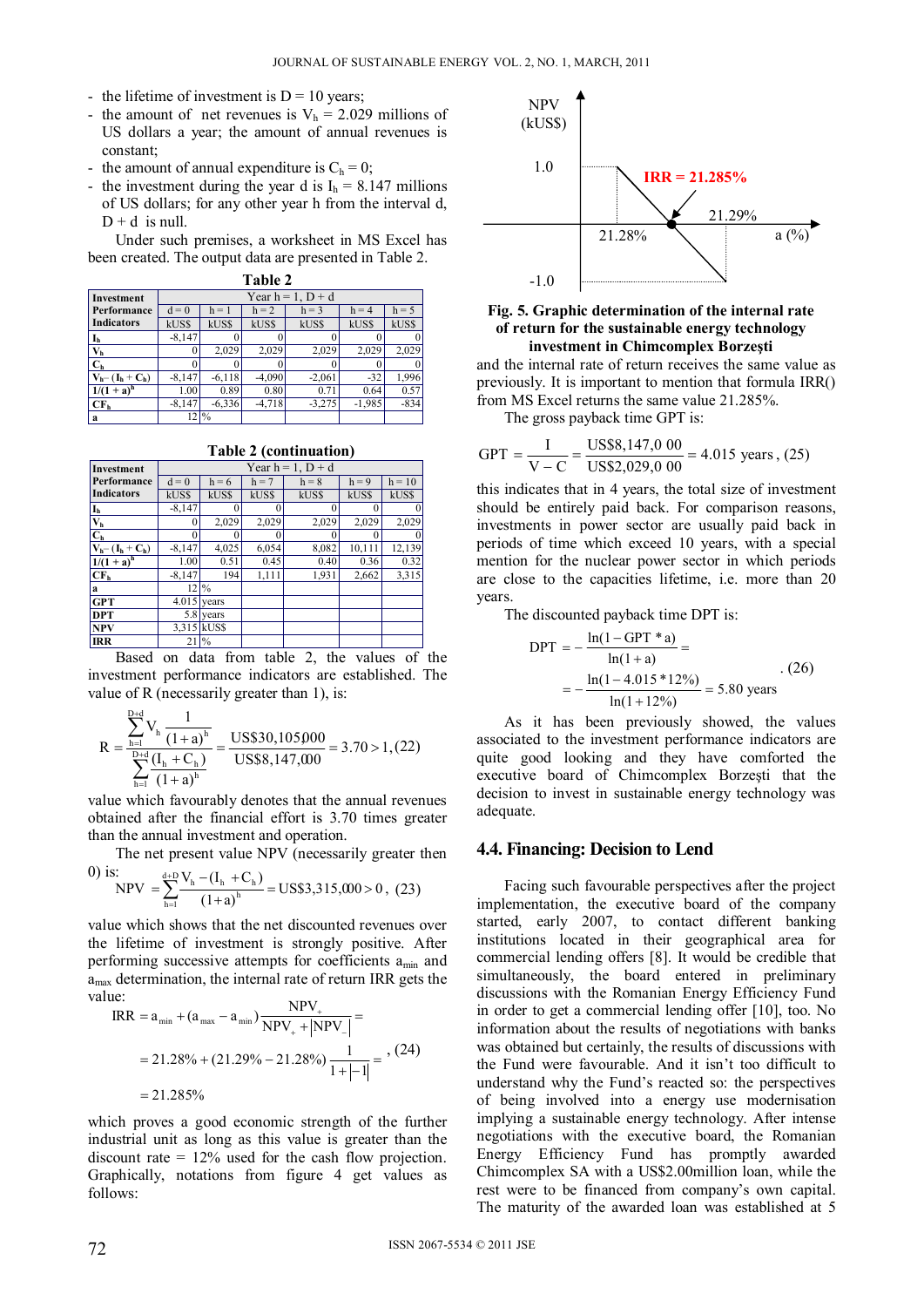years and the grace period at 12 months, the collaterals [8], provided by the company being: (i) pledge final products stocks; (ii) pledge on equipments purchased within the energy efficiency cogeneration based project; (iii) promissory notes. Repayments are to be made in equal quarterly based rates. It seems the financing agreement signed in May 2007, provided enough comfort for company to start negotiations with equipment manufacturer in order to find the best financial offer.

### **4.5. Crisis Enhancement: Walk on Wire**

The vigorous phase of crisis hit the international market of chemical products in 2008. Despite these less attractive international perspectives, the executive board strategically decided to mobilize all available capital (cash) to finalize the project implementation. This risky decision has allowed the selected manufacturer to deliver equipments and to start all needed erection works. The commissioning of the new natural gas fuelled cogeneration facility, initially due for the first quarter 2009, was done mid-March same year.

End of 2008 and beginning of 2009, due to the company's exposure to export activities, troubles started to affect its financial stability. Under such circumstances, the energy use within different production departments within the company faces a gradual diminishment, only the internal market being the reason of relative financial stability. In 2009 the crisis hits Romania and the company felt effects without any doubt. Against an amount of US\$64.90million in 2008, in 2009, the turnover was of only US\$31.43, as indicated by the official records of the Romanian Ministry of Public Finances. In mid-2009, the executive board started to look for an emergency exit, the solution being a postponement of debt service deadlines. Being supplied with very first preliminary results of cogeneration unit operation in terms of efficiency and energy savings, and recognising the very professional market - oriented attitude of the executive board, the Romanian Energy Efficiency Fund has taken the favourable decision, transferring a part of the risk exposure from the company to itself. Beginning of 2010 represented the activities reply on the international market, the company step by step gaining its financial stability.

### **4.5. Monitoring and Evaluation**

It was previously mentioned that the cogeneration unit in Chimcomplex Borzeşti will operate to cover the annual total heat demand and only a part of the annual electricity demand of the company. No electricity export on the internal electricity market will occur, cause for which the company will probably never apply for the bonus - compulsory quota based financial support system in place in the country for cogeneration stimulation as required by the Directive 2004/8/EC.

The cogeneration unit is fully equipped, automation and online data transmission systems are put in place, and the monitoring of the cogeneration unit is as easy as complete.

Data collected during the preliminary tests of heat

and power generation conducted immediately after the unit commissioning have confirmed the expectations of the executive board in terms of modernisation of energy use and efficiency increase. Evaluations issued by the equipment manufacturer have revealed even greater values then initially estimated. Years 2009 and 2010 results have been better.

## **5. CONCLUSIONS**

Sustainable energy technology has to deal with the national energy policy priorities, as the Romanian electricity market still remains dominated by fossil fuelbased production and supply. In line with EU state aid rules, the existing financial support scheme might be extended to several technologies, other than cogeneration.

Sustainable energy technology implies existing and certain energy consumption. Savings obtained through the entire cut of energy consumption should be considered quite similar with a black-out, that's an unusual situation.

Sustainable energy technology deals with the modernisation of energy use. The modernisation process could be considered more effective if energy savings are obtained, rather than a decrease of energy intensity. The process might be incentivised by implementing a system of energy savings certificates, imposing quotas for energy suppliers and awarding bonuses for economic operators implementing energy efficiency investments.

Sustainable energy technology could help companies to improve the cash flow. As described, adequate management decisions to limit the disastrous crisis effects might imply investments in such technologies.

Sustainable energy technology requirements are (i) a well defined energy use demand to cover, (ii) an appropriate connection with that part of energy demand which is almost time - invariant (iii) appropriate risk management and (iv) rigorous financial discipline when the business is jeopardised.

# **REFERENCES**

- [1]. \*\*\* Directive 2004/8/EC of the European Parliament and the Council on 11 February 2004 on the promotion of cogeneration based on a useful heat demand in the internal energy market and amending Directive 92/42/EEC, Official Journal of the European Union L52, 2004, pp. 50 - 60.
- [2]. \*\*\* Directive 2003/54/EC of the European Parliament and of the Council of 26 June 2003 concerning common rules for the internal market in electricity and repealing Directive 96/92/EC, Official Journal of the European Union L176, 15.07.2003, 2003, pp. 37 - 53.
- [3]. \*\*\* Government Decision No.1069 from 05 September 2007 approving the Romanian Energy Strategy for the period 2007 - 2020, Official Monitor of Romania, Part I, Year XIX - No.781, 19.XI.2007, pp. 2 - 48.
- [4]. \*\*\* Order of the Minister of Environment and Water Management No. 85 from 26 January 2007 approving the Methodology for the elaboration of the National Allocation Plan, Ministry of Environment and Water Management, Official Monitor of Romania, Part I, Year XIX - No.101, 09.II.2007, pp. 8 - 36.
- [5]. \*\*\* Key World Energy Statistics 2009, OECD/IEA,